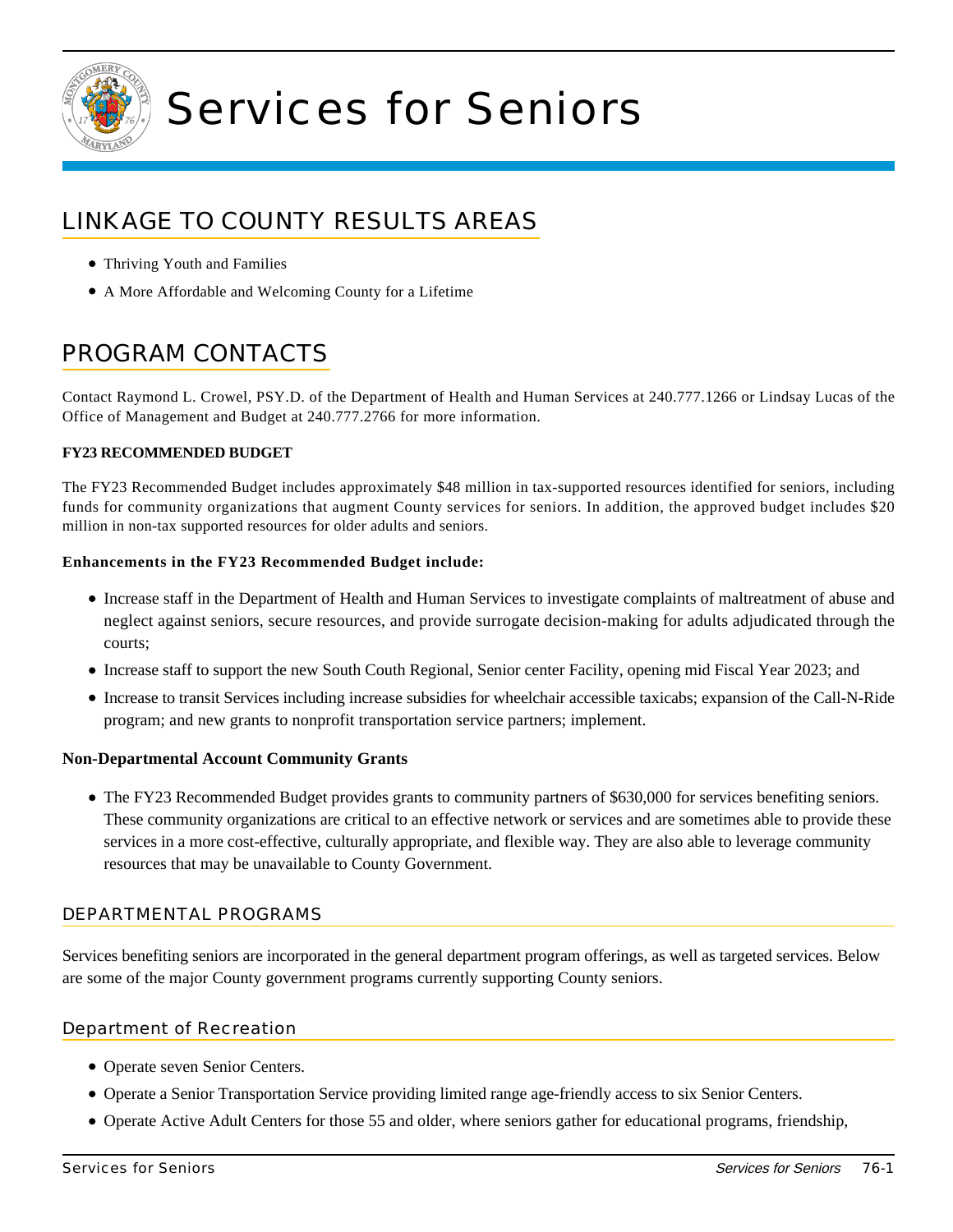entertainment, sports, and other activities.

- Operate a Senior Nutrition Program at eight facilities in cooperation with HHS.
- Operate the Senior Sneaker Exercise Program that provides for adults over 55 years of age access to quality exercise and fitness rooms at Recreation Department Community Centers with a reduced annual membership fee.
- Offer Senior Outdoor Adventure Recreation day trip programs for active adults over 55 years of age.
- Continue the popular senior mini-trip program. Each senior center and Active Adult Program now receives three trips per-year to take seniors to local destinations of interest.
- Work with other agencies, departments, hospitals, and non-profits to provide a variety of programs, classes, and services identified as community needs to the residents age 55+ of Montgomery County. This includes such programs as World Elder Abuse Awareness Day, Tech Fairs, Health and Wellness Expos, Bone Builders, Senior Fit classes, and a huge variety of ongoing classes and programs.

# Department of Health and Human Services

- Prevent or reverse nursing home placement for Medicaid-eligible persons of all ages by providing planning, nurse monitoring, and community-based services.
- Transport seniors to County Recreation centers and, for residents of a limited number of senior apartment buildings, grocery stores using Transit Services Ride On buses during off peak hours
- Provide supportive services to seniors including "friendly visitor," grocery shopping, legal assistance, and Alzheimer's support, and others through contracts with non-profit organizations.
- Continue the Escorted Transportation Program with the Jewish Council for the Aging.
- Promote and expand transportation options available to seniors and people with disabilities through the County Mobility and Transportation Manager who works with advocates and public and private service providers.
- Offer one-stop, hands-on assistance and outreach to County residents regarding services for seniors, persons with disabilities, and their families and caregivers to clarify their needs and to identify and access resources.
- Help protect more than 9,555 County residents in 245 assisted living facilities and 34 nursing homes by maintaining a regular presence, investigating complaints, and advocating for seniors' rights.
- Offer seniors over the age of 60 access to meals, nutrition education, and the opportunity for socialization at community and senior centers and senior apartment buildings.
- Provide home delivered meals to address the nutritional needs of seniors who are home-bound due to illness or disability and cannot get out or prepare healthful meals on their own. Special consideration is given to low-income individuals, minority individuals, those in rural communities, those with limited English proficiency, and those at risk of institutional care.
- Investigate complaints of maltreatment for abuse and neglect against seniors, secure resources, and provide surrogate decision-making for adults adjudicated through the courts.
- Provide in-home support services to help vulnerable seniors remain safe and cared for in the community and to prevent premature and/or inappropriate institutionalization.
- Offer the Home Care Chore Services Program, which is targeted to low-income, frail, elderly, and people with disabilities who need help with light cleaning, vacuuming, laundry, and/or meal preparation in order to remain in their own homes and in the community.
- Maintain funding for respite care services for older adults, persons with disabilities, and caregivers.
- Continue to support for the Adult Protective Services/ Social Services to Adults Program to address an increase in investigations of financial exploitations resulting from new mandatory reporting requirements for banks.
- Provide Heavy Chore Services to serve seniors with hoarding behaviors to prevent evictions, condemnation, or to correct health and safety conditions. Services include heavy commercial cleaning and pest fumigation.
- Provide Senior Mental Health Services for home-bound seniors and coordinate medication with medical providers.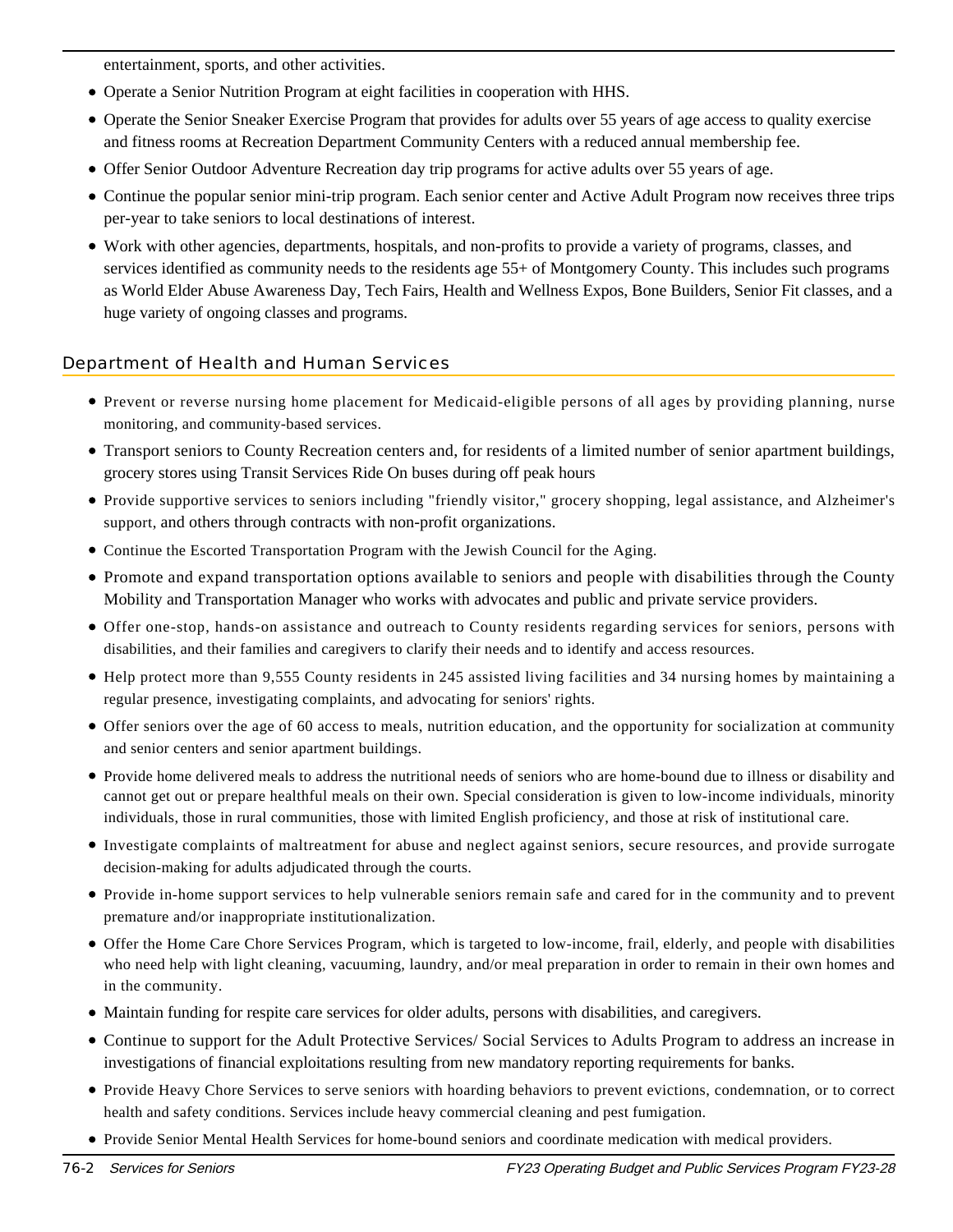- Help meet older adult challenges of remaining independent in their homes as they age in their communities through the "Village" model, a grassroots, consumer driven, and volunteer first model. The Village Coordinator assists 28 current and 3 emerging "Villages" and promotes the creation of new ones.
- Continue Senior Home Sharing program that matches senior home providers who have a spare room with home seekers interested in a long-term housing option.

# Department of Transportation - Transit Services

- Subsidize taxi service for low-income seniors, age 65 and older, to allow for greater mobility and quality of life.
- Provide information and linkage to transportation resources to senior citizens, maintain a database of resources, help callers fill out forms for transportation programs, and link callers with transportation providers.
- Provide free public transit travel training classes for seniors, increasing their travel options and comfort level with public transportation.
- Continue ongoing advertising campaigns and distribution of senior transportation services.
- Conduct on-site outreach events and presentations about senior transportation options and resources at locations where seniors frequent or reside.
- Provide fixed route service (Ride On) to many senior centers and make Senior SmarTrip cards available through multiple channels.
- Transport seniors to senior centers and grocery shopping trips from 12 residential facilities during Ride On's off-peak period.
- Provide free bus service on Ride On and Metrobus during off-peak periods (Monday-Friday 9:30 AM to 3:00 PM and Saturday 8:30 AM to 4:00 PM) and half price fares at all other times.
- Improve bus stops as part of Ride On's safety, ADA compliance, and accessibility program.
- Improve pedestrian crossings by re-timing all traffic signals to extend pedestrian crossing times to accommodate slower walking speeds, upgrade some traffic signals to include accessible/countdown pedestrian signals.
- Continue to improve pedestrian access by using high visibility ladder bar style at crosswalks, focus on pedestrian access safety in work zones, and continue converting street lights to LED.
- Improve transportation services and address barriers for residents who are disabled, seniors, and individuals with limited incomes. Supported by dedicated revenues from Transportation Network Company fees, Transit Services will increase subsidies for wheelchair accessible taxicabs; expand the Call-N-Ride program; provide new grants to nonprofit transportation service partners; implement a Passenger Assistance Safety and Sensitivity training program for taxi drivers; and fund accessible transportation initiatives by other County government departments, including a new zero-emission bus for the Department of Recreation to provide direct transportation to and from the County's senior centers.

# Department of Public Libraries (MCPL)

- Provide programs specifically designed to engage patrons over 50 years of age that promote creativity, learning, education, healthy living, and social interaction. These activities are essential to vital living, and are provided in partnership with Federal, State, and County agencies and departments, non-profits, and local community organizations.
- Provide diverse programs relevant to the County's population over age 50. Topics include book discussions,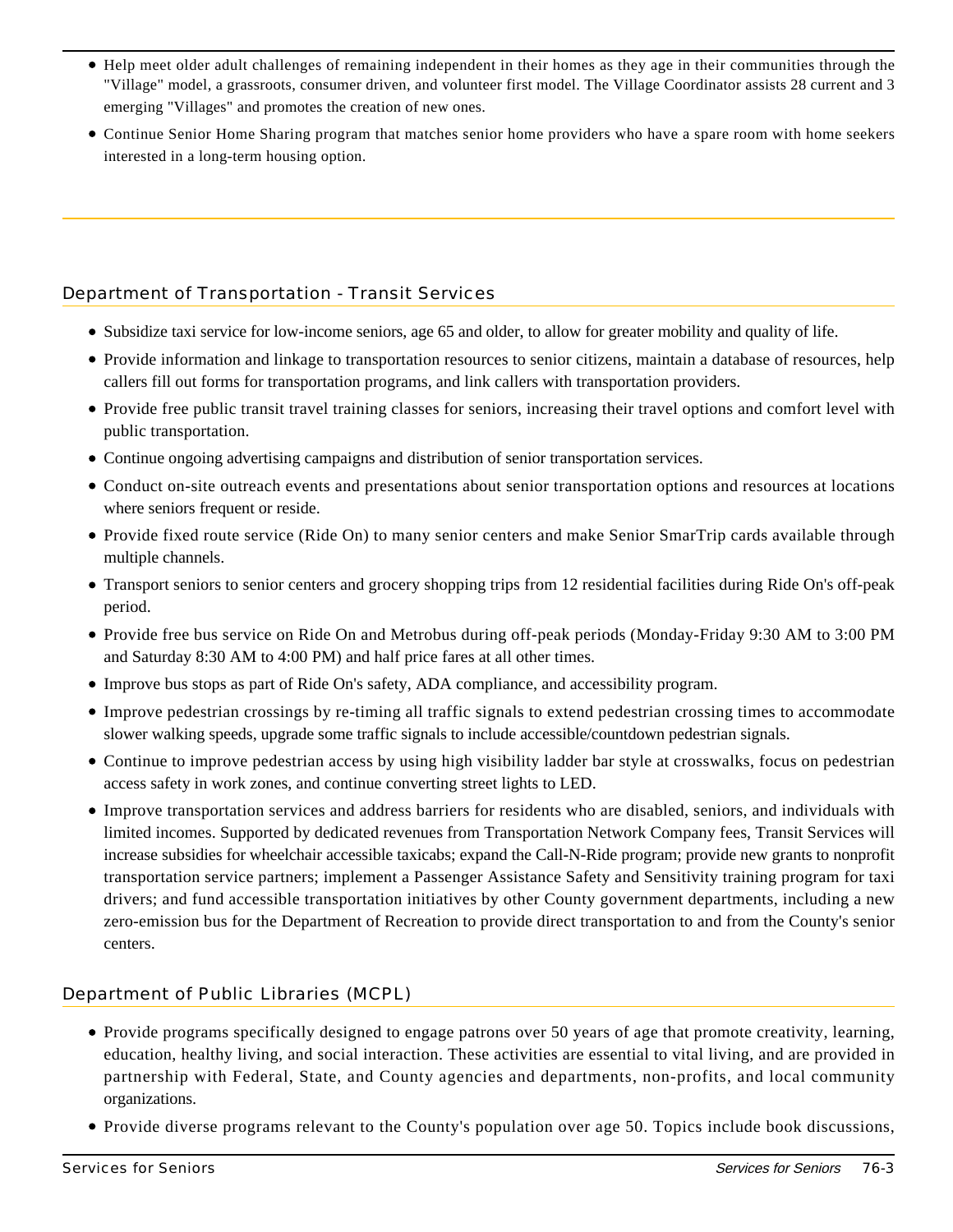intergenerational opportunities, financial security, professional development, business, retirement, taxes, health, employment, technology, consumer issues, English language learning, and others. All these programs have the goal of combating and alleviating social isolation.

- Provide online lifelong learning services and materials, including our seniors-focused web page, and training on how to use e-books and computers.
- Offer large print library materials and other accessibility equipment and services for seniors assistive technology workstations with desktop magnifiers and computers with screen reading and magnifying software (JAWS, NVDA, and Magic software), adjustable tables, audio induction loop system in meeting rooms (selected branches), and Communication Access Real-Time Translation Services(CART).
- Provide Metro Senior SmarTrip cards for purchase at all library branches.
- Provide Books@Home service, delivering library materials to Montgomery County residents who cannot visit the library because of physical disability, health issue, or frailty.
- Provide substantial volunteer opportunities that are frequently utilized by people over 50 at every branch through Service Corps for Retired Executives business counseling and Volunteer Center.
- Participate/exhibit in Fairs and Expos and schedule regular appearances in radio and television shows geared to 50+ to promote MCPL services, resources, and programming.
- Market library services and resources in newspaper venues focusing on people over 50, such as The Beacon.

# Department of Technology Services

- Senior Planet Montgomery provides technology training for older adults to enable them to use the Internet for daily living, extend their ability to live independently, and to find employment and be entrepreneurs in the digital economy. In response to Covid-19, lectures and workshops were converted to be delivered online via Zoom. Ten times as many seniors have participated in the Senior Planet Montgomery At Home Edition versus in person, but providing multi-week Internet basics courses online to older adults who do not have devices, home Internet, or technology experience has proved challenging.
- The Department of Environmental Protection partners with Senior Planet Montgomery to offer workshops and information to seniors about energy efficiency and ways to reduce energy expenses. Classes have expanded in partnership with the Chinese Culture and Community Service Center and the Gilchrist Immigration Resource Center and are now offered in English, Spanish, and Chinese Mandarin. Program outcomes demonstrate that seniors participating in the program feel more connected to their families, friends, and communities, feel more optimistic about their future, and have better access to health information.

# Fire and Rescue Service (MCFRS)

- To address the disproportionate increase in the number of repeat low-acuity 911 calls by seniors, MCFRS implemented the Mobile Integrated Healthcare Program. In its first year, the pilot program reduced non-emergency calls by 55 percent for the population served by the program. This collaborative initiative of HHS and MCFRS holistically incorporates the skills of fire/rescue personnel, clinical social workers, and community health nurses to better meet the needs of patients who utilize EMS services frequently and reduces the burden on 911, emergency medical personnel, and emergency rooms while still providing superior care.
- Increase the number and diversity of programs to educate older adults about the benefits of smoke and carbon monoxide alarms, escape planning, general fire safety and injury prevention both in-person and virtually.
- Increase the number of residents reached by the department's Senior Outreach program and services.
- Identify strategies to reduce fire risk among older adults.
- Identify homebound seniors and those with disabilities to provide information on fire safety and risk reduction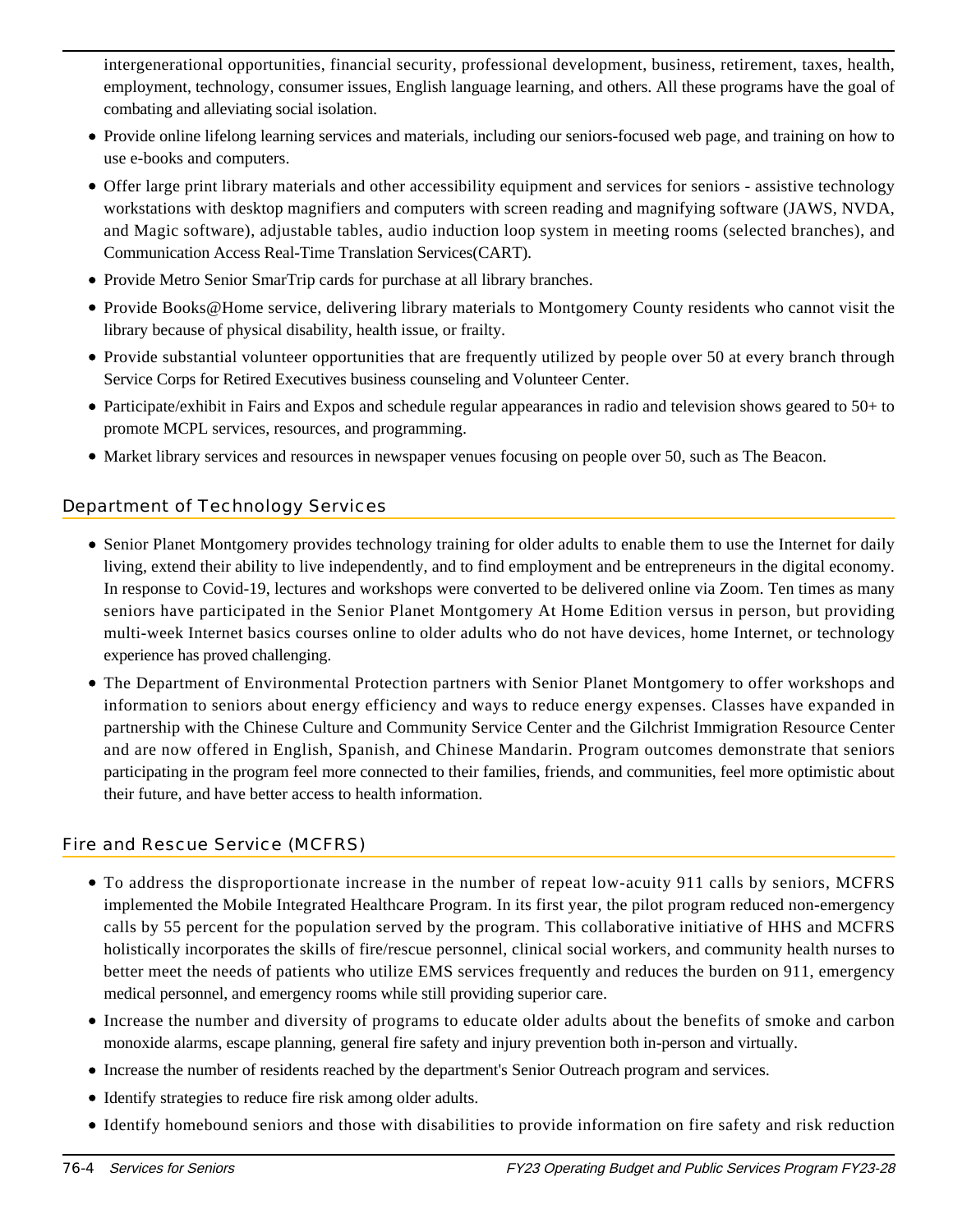including the installation of approved smoke alarms appropriate and aligned with their needs.

- Continue to increase collaborative partnerships with County agencies and departments, non-profits, faith-based organizations, hospitals, professional organizations providing services to seniors and other organizations.
- Continue to provide public education and awareness campaigns to educate and inform residents regarding legislative changes to Maryland's Smoke Alarm Law and County requirements for carbon monoxide alarms.
- Continue to provide door-to-door safety awareness campaigns offering department services including the evaluation of existing residential smoke alarm equipment, replacement of smoke alarms, and general injury prevention information and education.
- Continue to offer appointment-based fire safety evaluations and smoke alarm checks, both in-person and virtual, for older adults, high risk and low-income residents.
- Assist and partner with communities, HOAs and neighborhood organizations regarding fire safety, the importance of home fire evacuation and escape plans, general injury prevention and emergency preparedness information.
- Continue to support the County's "Villages" model designed to assist residents who are "aging in place" with fire safety, injury prevention and safety strategies to reduce risk and smoke alarm checks/installs.
- Provide education and training to recruit classes and first responders to increase awareness of the needs, health issues, and risks faced by older adults.

# Department of Housing and Community Affairs

- Continue partnering with "Rebuilding Together" by funding some administrative costs for a highly leveraged program that provides home repairs for low-income homeowners, most of whom are seniors and unable to undertake home repairs on their own.
- Continue partnering with the Housing Opportunities Commission of Montgomery County to provide rental assistance to low-income seniors.

# Office of the State's Attorney

- Aggressively prosecute crimes against seniors and vulnerable adults through the Crimes Against Seniors and Vulnerable Adults Unit of the Office of the State's Attorney.
- Continue to collaborate closely with Adult Protective Services and the Police Department to address crimes against seniors in an efficient and timely manner that holds offenders accountable for their criminal activity.
- Continue to chair the Montgomery County Elder/Vulnerable Adult Abuse Task Force, which brings together representatives from County Agencies to discuss cases of concern and hosts an annual event on World Elder Abuse Awareness Day to promote education/prevention of senior abuse.
- Collect data and metrics that include the number of investigations opened, inter-agency collaborations, and prosecutions.

#### Community Engagement Cluster

- Partner with community organizations to provide free tax preparation assistance to low-to-moderate income Montgomery County residents with special attention to seniors age 60+.
- Support opportunities for adults age 60+ to increase access to community activities, socialization, and lifelong learning.
- Provide individual and couples senior counseling services.
- Recognize senior volunteer contributions annually by honoring two seniors with the Neal Potter Path of Achievement Award.
- Continue the Senior Fellows program which taps the experience and skills of retired seniors across a range of issues from affordable housing to transportation options.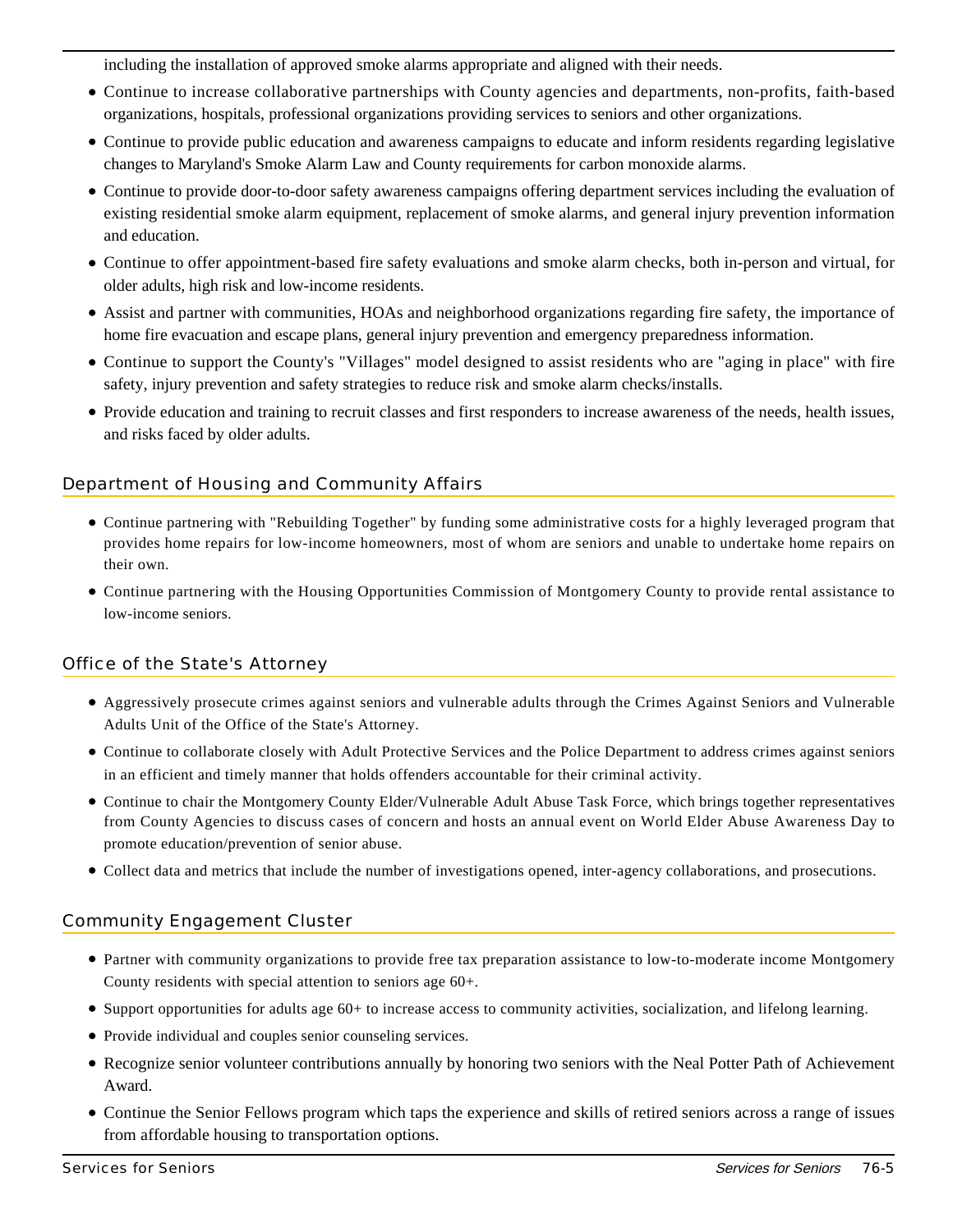### Office of Consumer Protection

- Continue to recruit seniors and retired professionals to work at Office of Consumer Protection as volunteers providing administrative and investigative assistance.
- Conduct outreach initiatives to provide consumer education regarding consumer scams that target seniors and vulnerable adults.
- Collaborate with legislators and consumer organizations to enact and enhance laws designed to protect seniors from deceptive trade practices.

### Office Human Resources

Offer the Senior Fellows Program to augment the County's workforce by tapping into the skill sets of highly talented, experienced, and seasoned professionals which, includes seniors.

#### Department of Environmental Protection

Seniors are able to apply for an exemption for curbside refuse and recycling services that are available to any individual who because of physical limitations (disability or age) is unable to bring containers to the curb.

# Office of Public Information

- Produce in partnership with the Commission on Aging "50+ in Montgomery County" a monthly cable television show highlighting services and programs of interest to seniors.
- Manage the County's seniors website, a central portal offering timely information to seniors and caregivers about County services and programs: http://www.montgomerycountymd.gov/senior/.
- Produce monthly full-page communications in The Beacon newspaper (in focus for people over 50) to deliver County messaging campaigns to its 400,000 monthly readers.
- Support the Commission on Aging (COA) by using established social media platforms to get their messaging out to the community.
- MC311 provides access to local government services for seniors that cover a broad range of topics including: nutritional assistance programs, property tax deferral information, and health care resources.

#### Montgomery County Police Department (MCPD)

- Maintain "Keeping Seniors Safe" crime prevention outreach program, which addresses financial and other frauds and scams; identity theft; shopping safety; and emergency preparedness through presentations from Community Outreach Officers and command staff, and brochures distributed widely.
- Conduct home security surveys in seniors' homes.
- Manage Project Lifesaver to help locate seniors with dementia/Alzheimer's Disease.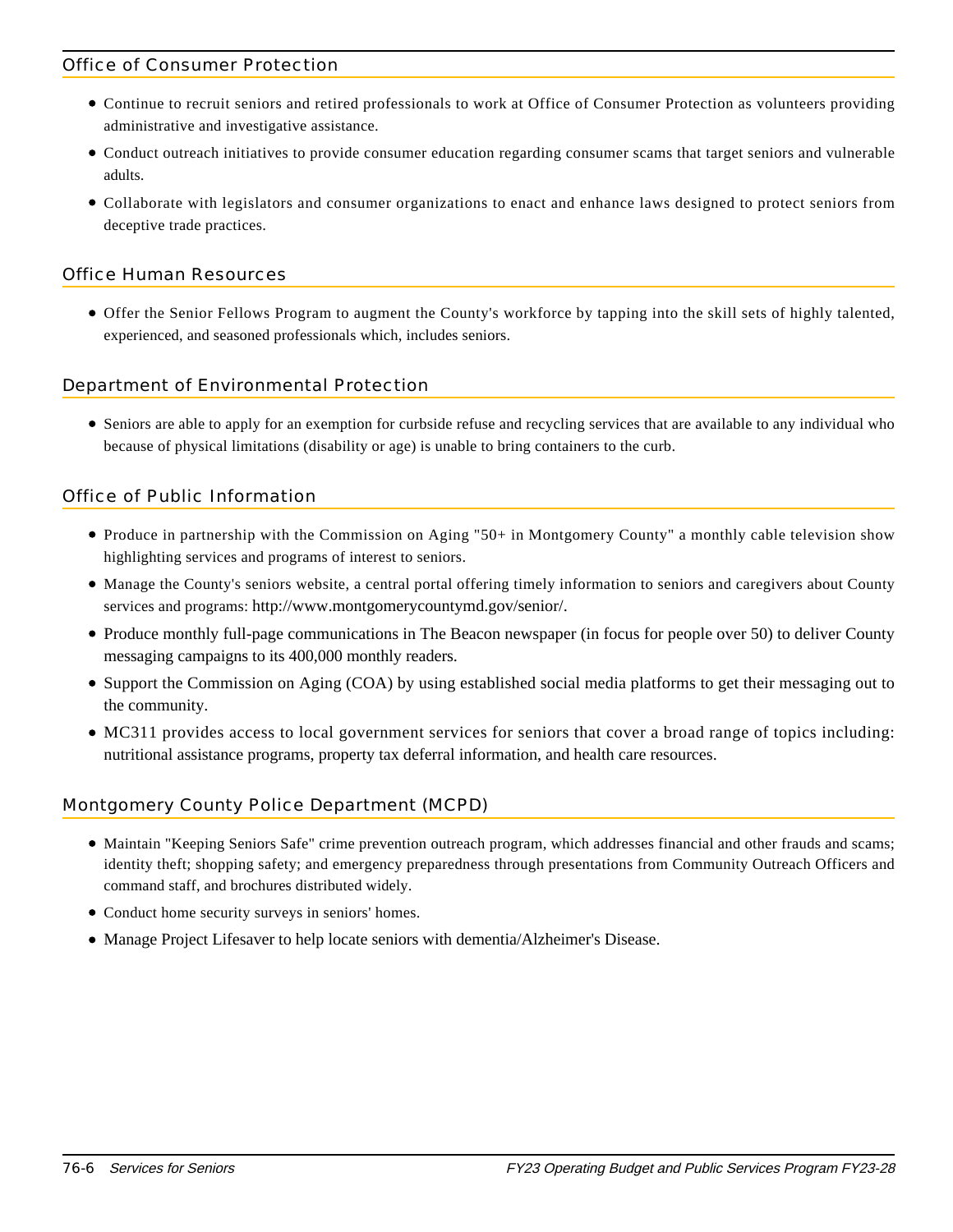|                                      | <b>Services for Seniors</b>                                                 |                   |
|--------------------------------------|-----------------------------------------------------------------------------|-------------------|
|                                      | <b>FY23 Recommended Operating Budget</b>                                    |                   |
|                                      | <b>Tax-Supported</b>                                                        | FY23              |
| Department                           | Project/Program                                                             | Recommended       |
| Health and Human Services            | <b>Adult Foster Care</b>                                                    | 820,806           |
|                                      | Adult Protective Services/SSTA/Public Guardianship                          | 6,530,062         |
|                                      | Aging and Disability Services Resource Unit                                 | 219,463           |
|                                      | <b>CFC Nurse Monitoring</b>                                                 | 2,126,632         |
|                                      | <b>CFC Supports Planning</b>                                                | 975,644           |
|                                      | Mental Health Services for Seniors and Persons with Disabilities            | 81,539            |
|                                      | <b>Ombudsman Services</b>                                                   | 680,047           |
|                                      | <b>Respite Services</b>                                                     | 551,269           |
|                                      | Senior Community Programs                                                   | 2,132,366         |
|                                      | <b>Senior Dental Services</b>                                               | 273,452           |
|                                      | Senior Food Program                                                         | 1,204,747         |
|                                      | Senior Group Homes                                                          | 19,222            |
|                                      | The Adult Day Care Subsidies Initiative                                     | 321.565           |
|                                      | The Home Care Services program                                              | 2,460,013         |
|                                      | The Medical Assistance Eligibility Services                                 | 322,978           |
| Sub-total, Health and Human Services |                                                                             | 18,719,805        |
| Recreation                           | Damascus Senior Center                                                      | 173,283           |
|                                      | Holiday Park Senior Center                                                  | 346,129           |
|                                      | <b>JCA</b> Senior Transportation                                            | 623,746           |
|                                      | Long Branch Senior Center                                                   | 192,702           |
|                                      | <b>Senior Services</b>                                                      | 570,887           |
|                                      | North Potomac Senior Center                                                 | 232,215           |
|                                      | Schweinhaut Senior Center                                                   | 316,328           |
|                                      | Senior Mini Trips                                                           | 52,867            |
|                                      | Senior Neighborhood Programs<br>Senior Outdoor Adventure Recreation         | 175,728           |
|                                      |                                                                             | 366,364<br>70,734 |
|                                      | South County Regional Center: Senior Center (OBI)<br>Wheaton Senior Center  | 286,052           |
|                                      | White Oak Community Recreation Center Senior Programs                       | 216,901           |
| Sub-total, Recreation                |                                                                             | 3,023,938         |
| Transportation                       | Call N Ride Program                                                         | 3,943,085         |
|                                      | Jewish Council on Aging/Connect A Ride                                      | 163,092           |
|                                      | <b>Special Transportation</b>                                               | 221,664           |
|                                      | Seniors/Disabled Kide Free Program                                          | 567,300           |
| Sub-total, Transportation            |                                                                             | 4,895,141         |
| <b>Other Departments</b>             | Community Engagement Cluster - Senior Corps RSVP                            | 139,166           |
|                                      | Community Engagement Cluster - Senior Volunteer Network                     | 162,691           |
|                                      | Community Grants NDA - Grants for Senior Services                           | 631,972           |
|                                      | Department of Housing and Community Affairs - HOC Hillandale Senior Housing | 10,000,000        |
|                                      | Department of Housing and Community Affairs - Randolph Road Senior Housing  | 8,000,000         |
|                                      | Fire and Rescue - Mobile Integrated Health for Seniors                      | 572,064           |
|                                      | Human Resources - Senior Fellows                                            | 50,000            |
|                                      | Police - Project Lifesaver Program                                          | 12,500            |
|                                      | Public Information - Senior Beacon & Advertising                            | 28,000            |
|                                      | State's Attorney - Crimes Against Seniors and Vulnerable Adults Unit        | 934,576           |
|                                      | Technology Services - Semor Planet Montgomery                               | 250,000           |
| <b>Sub-total, Other Departments</b>  |                                                                             | 20,780,969        |
| <b>Total Tax-Supported</b>           |                                                                             | 48,019,853        |
| <b>Total Non-Tax Supported</b>       |                                                                             | 20,215,491        |
| <b>Grand Total</b>                   |                                                                             | 68,235,344        |

Note: Appropriations reported for programs in the Department of Transportation and Community Grants include funds supporting<br>both seniors and the disabled, except Jewish Council on Aging/Connect-A Ride which serves older a